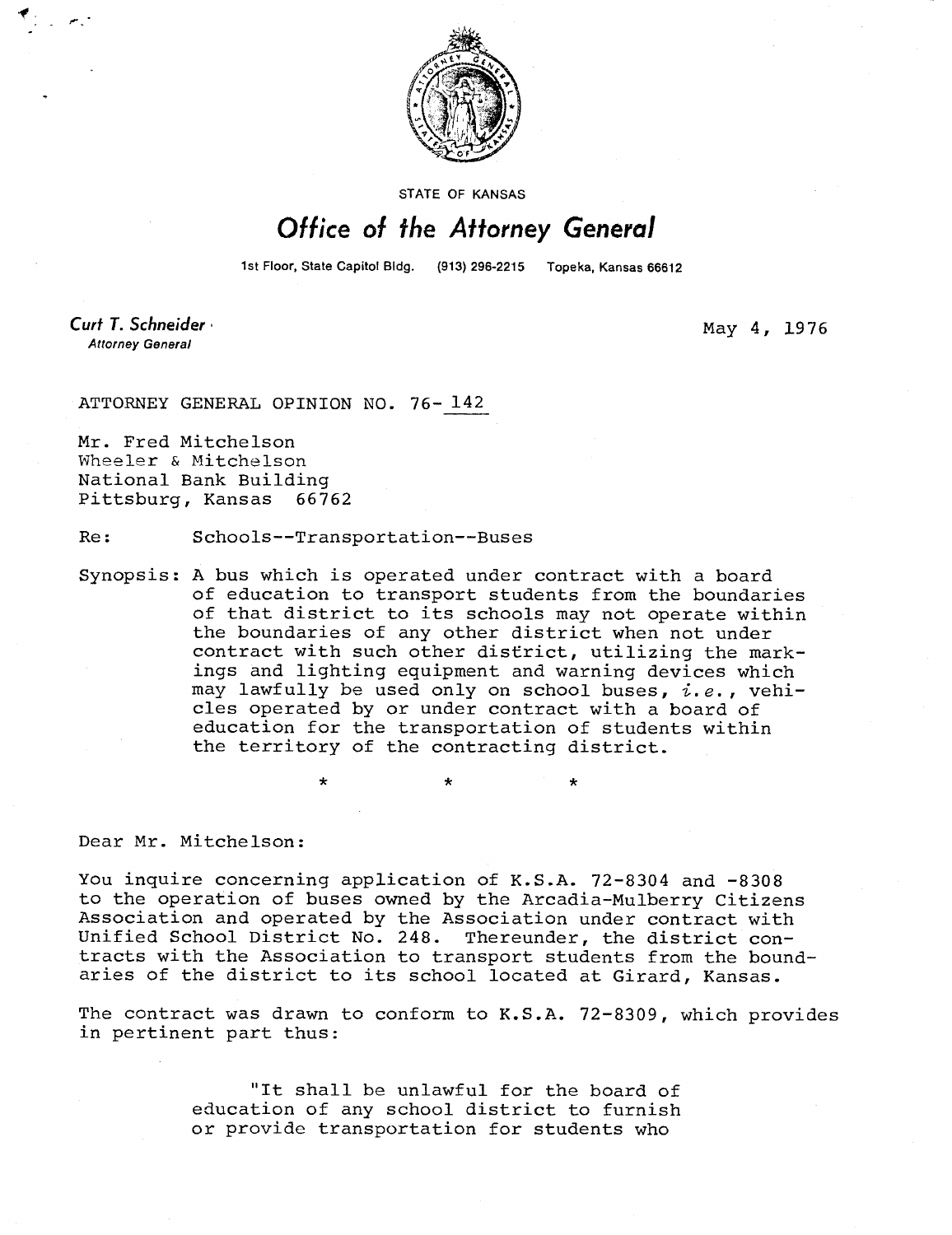Mr. Fred Mitchelson Page Two May 4, 1976

> reside in another school district, without the written consent of the board of education of the school district in which such student resides. A school district may transport a nonresident student, if such student boards the school bus within the boundaries or on the boundary of the transporting school district."

By its formal language, District No. 248 has contracted to furnish transportation for students only from the boundaries of the district to its schools.

However, the buses in question do not operate solely within the boundaries of District No. 248. They operate within the boundaries of District No. 246 to transport students who are residents of that district across the boundaries of that district and into District No. 248. This operation beyond the boundaries of District No. 248 is not within the terms of the contract between District No. 248 and the Arcadia-Mulberry Citizens Association. When operating, then, within the boundaries of Unified School District No. 246, thus, the buses operate solely under the direction and control of the Association, and not in behalf of any unified school district.

K.S.A. 1975 Supp. 72-8302(a) provides the basic authority for transportation of students by Kansas unified school districts:

> "The board of education of any school district may provide or furnish transportation for students to or from any school of the school district."

Thus authority is subject, of course, to the restriction that a board of education may not operate its buses in the territories of another district without the consent of the board of education of such other school district.

The buses owned by the Arcadia-Mulberry Citizens Association are "school buses" solely by virtue of the contract between the Association and U.S.D. No. 248. K.S.A. 72-8301(e) prescribes the controlling definition:

> "'School bus' means: (1) Any public school bus owned by the school district; or (2) *any privately owned motor vehicle under*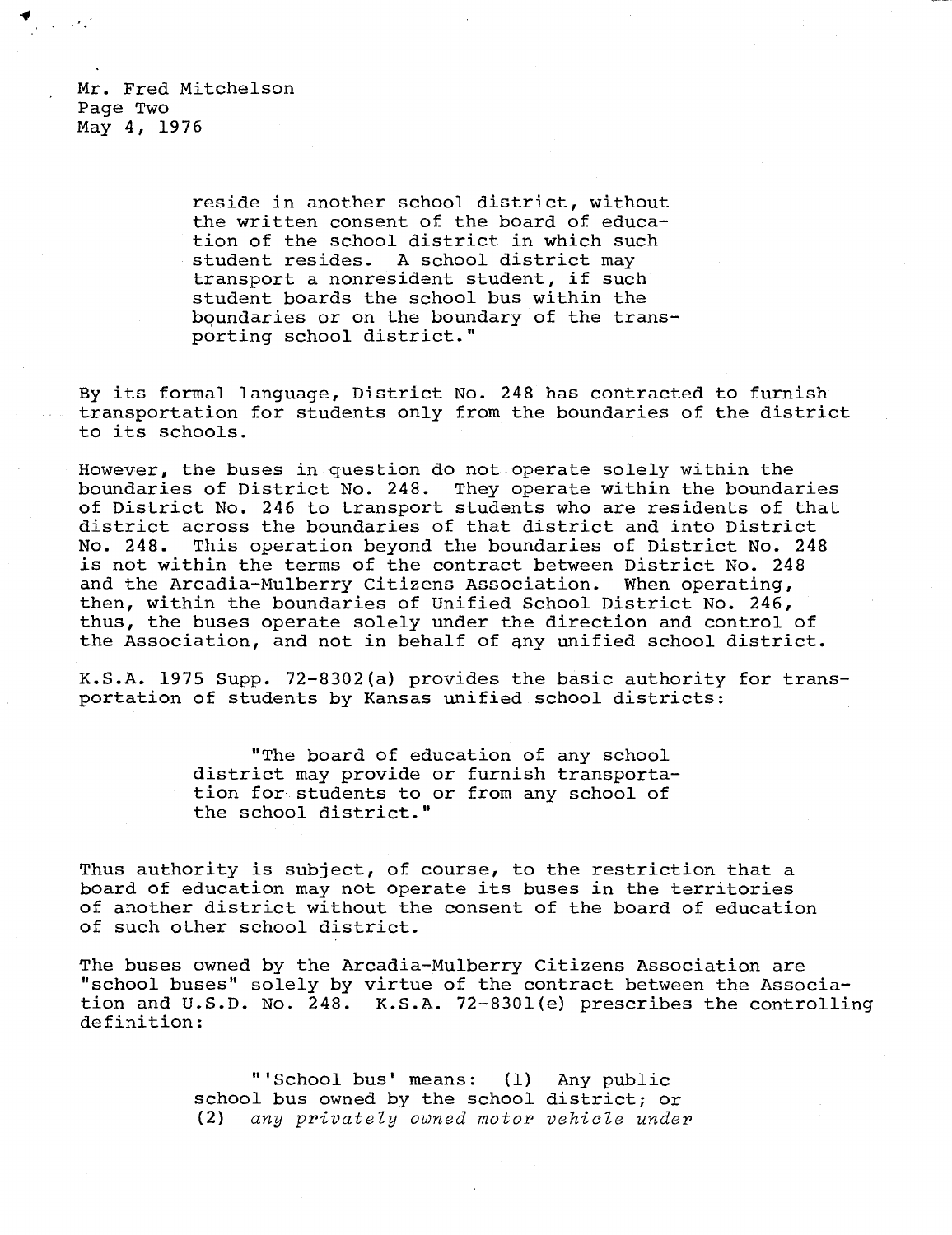Mr. Fred Mitchelson Page Three May 4, 1976

్పి సంస్థ

contract or hire to a school district for transportation of students or school personnel." [Emphasis supplied.]

A similar definition is found at K.S.A. 8-1461, a portion of the Uniform Act Regulating Traffic on Highways, thus:

> "'School bus' means every motor vehicle owned by a public or governmental agency and operated for the transportation of children to and from school, or to and from activities, as defined in K.S.A. 72-133, or every motor vehicle privately owned and operated for compensation for such transportation of children."

When the buses of the Association which are operated under contract with U.S.D. No. 248 drive beyond the boundaries of the district in which they are legally entitled to operate as school buses by virtue of that contract, the vehicles in question cease to be school buses, as a matter of law. When being driven to collect, transport and dicharge students residing in U.S.D. No: 246, they operate solely under the auspices of the Association. Its vehicles at that point cease to be "school buses" as that term is defined by both K.S.A. 1975 Supp. 72-8202(a) and K.S.A. 8-1461.

A number of Kansas stautes have been enacted to assure that only those vehicles which legally constitute school buses shall be equipped and marked in the manner prescribed by law for school buses. For example, K.S.A. 1975 Supp. 72-8313 provides that any party who purchases a motor vehicle which was operated by the seller as a school bus

> "is hereby required to repaint such vehicle a color other than yellow, disassemble and remove the 'stop arm' therefrom and disconnect all flashing or rotating warning lights on such vehicle before it is operated on the public highways of this state for any purpose other than those set forth in the definitions of a school bus referred to herein."

Under K.S.A. 8-1556(c) every school bus must bear plainly visible identification of a "school bus," which must be covered and concealed when not operated for that purpose: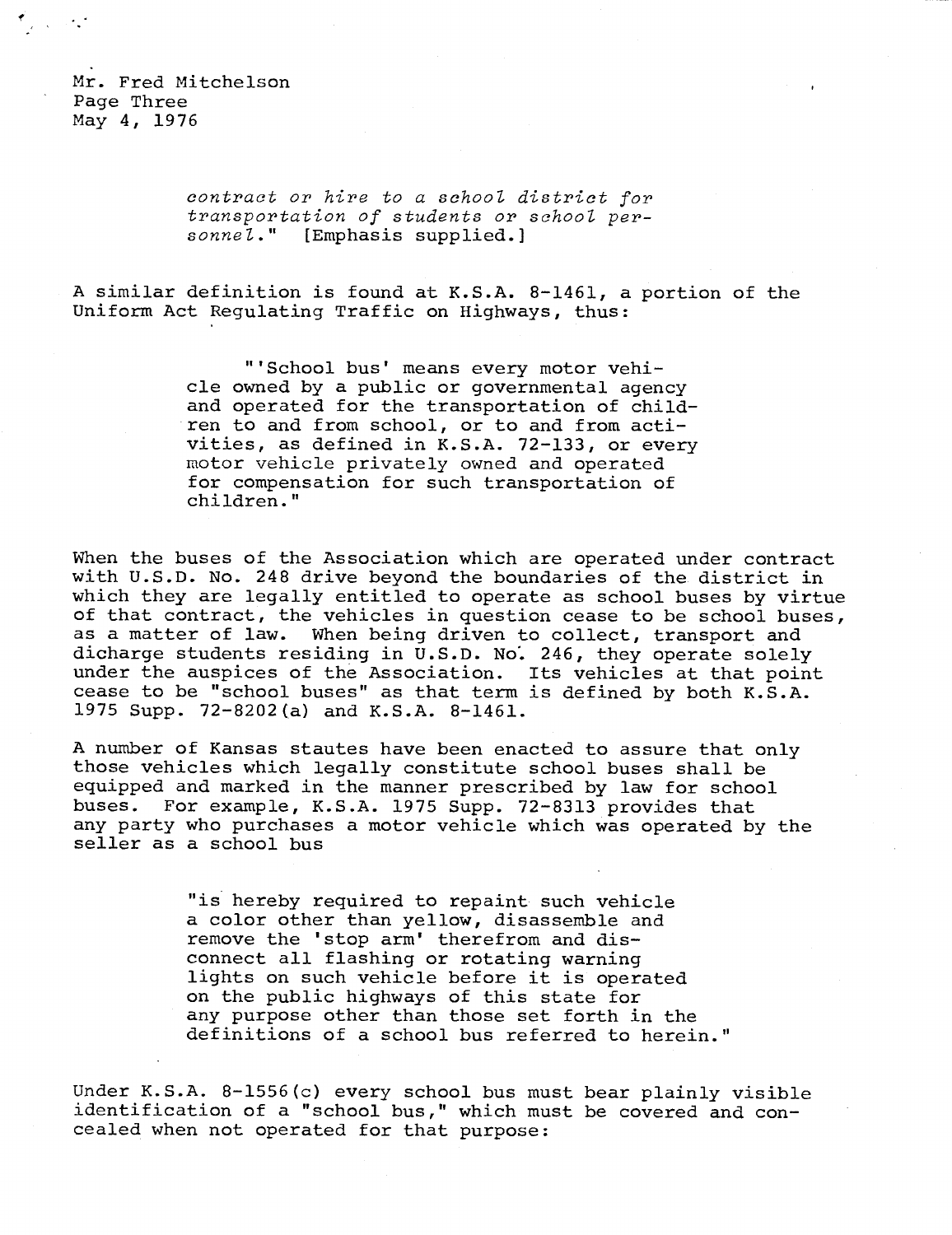Mr. Fred Mitchelson Page Four May 4, 1976

> "When a school bus is being operated upon a highway for purposes other than the actual transportation of children either to or from school or 'activities,' as defined by K.S.A. 72-133, or for maintenance, repair or storage purposes all markings thereon indicating 'school bus' shall be covered or concealed."

Certain lighting equipment and warning devices are required on school buses, but prohibited on other vehicles. See, e.g., K.S.A. 8-1729, -1730.

All such provisions are designed to serve a plainly articulated public policy that, in the interests of safety of school children transported on school buses, such vehicles shall have distinctive color, markings, lighting equipment and warning devices, which shall not be used on any other motor vehicles, or even on school buses themselves when not used for transportation of students. School buses are thus easily identifiable by motorists, who are thus forewarned to follow the rules of the road specially applicable to school buses.

So long as buses owned by the Association are operated under contract with U.S.D. No. 248, and operated pursuant to that contract within the territory of that district, the vehicles so operated legally constitute school buses within both K.S.A. 72-8301 and K.S.A. 8-1461. However, U.S.D. No. 246 may not legally contract for the collection, transportation and discharge of students<br>beyond its boundaries. Thus, when the buses in question owne Thus, when the buses in question owned by the Association transport students within the boundaries of U.S.D. No. 246, those vehicles are not school buses, as that term is defined by either of the cited statutes. At that point, the vehicles are merely carriers operated by a private voluntary association and may not bear the markings of school buses, nor utilize the special lighting equipment and warning devices permitted only on school buses..

You inquire concerning the rate applicable to the transportation of students under the contract between the Association and U.S.D. No. 248. K.S.A. 1975 Supp. 72-8304 authorizes boards of education to contract for the transportation of students, at a rate presently fixed at 13 cents per mile, in certain circumstances:

> "In those cases where it is impracticable to reach a student's residence by the prescribed transportation route, and where such residence